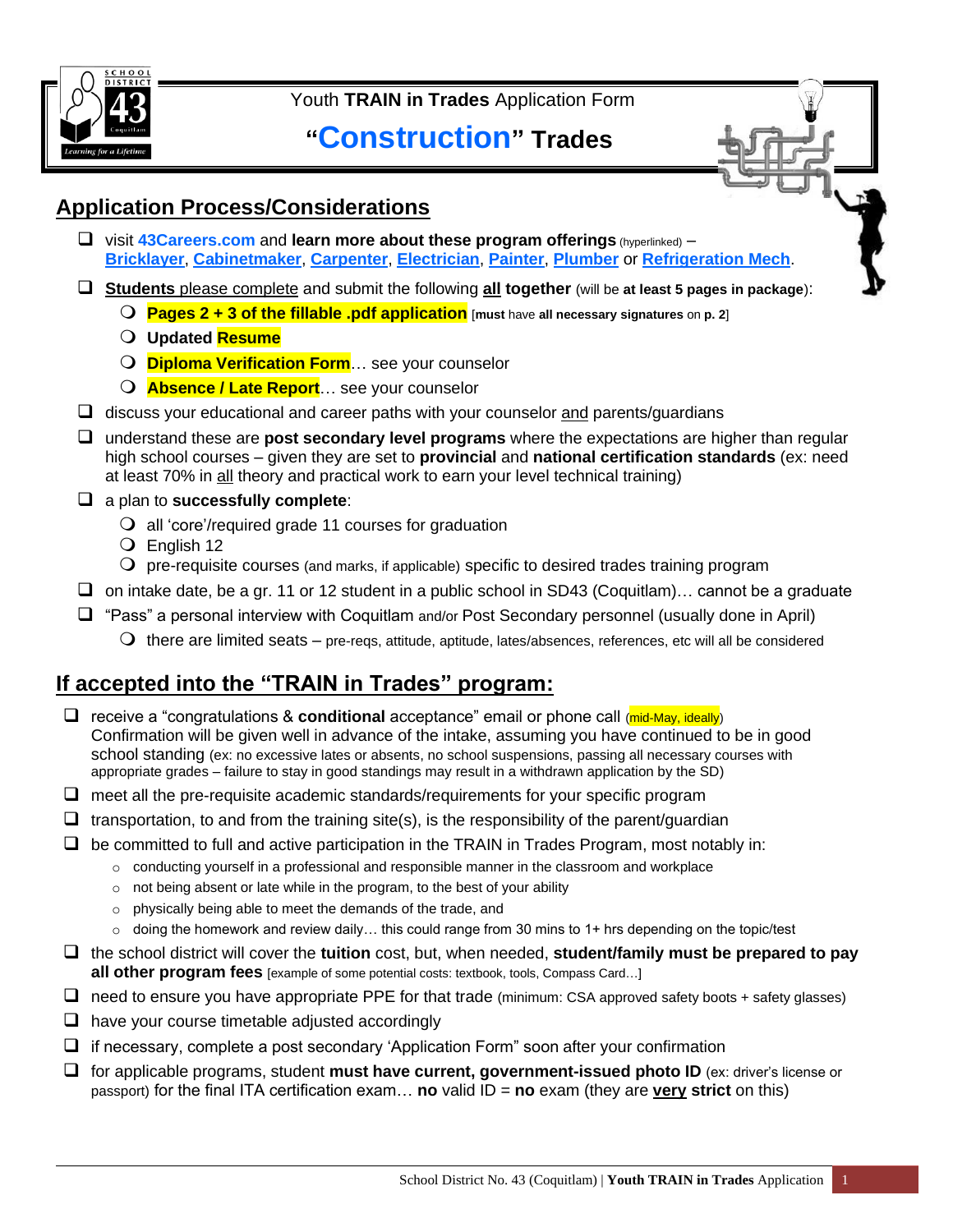#### **Student applicant** completes pages 2 and 3 (fillable .pdf) **CONSTRUC** Please **keep page 1** for your own reference.

| <b>Student Information</b> |                                              |  |
|----------------------------|----------------------------------------------|--|
|                            | Birth date: ______________________           |  |
|                            |                                              |  |
|                            | Student Cell phone: ________________________ |  |
|                            | Current Grade: _________________________     |  |
|                            |                                              |  |
|                            |                                              |  |

#### **Student & Family Consent for the "TRAIN in Trades" Program + Media Release**

We have read and understand the requirements and expectations explained on page 1. The information on pages 2 + 3, that was **completed by the student**, is accurate/reflective of the applicant. We have looked at district webpage (43Careers.com), specific to this trade, and feel very comfortable with all the expectations and program considerations, including researching some of the links in the right column.

We have read the media release (below) and selected the appropriate response:

*"I hereby grant permission to Coquitlam School Board personnel to take photographs or video of my son/daughter while in the program. These images may be used in Career Programs publications, social media, calendars and on the website for purposes of program promotion and celebration of student successes. No last name would be attached to the photograph/video".*

**Response:**  select

**Signature of Student** Student Student Student Student Student Student Student Student Student Student Student Student Student Student Student Student Student Student Student Student Student Student Student Student Student

#### **School Consent for the "TRAIN in Trades" Program**

We feel this student is a **strong candidate who will be successful in this trades training**. They have met the necessary requirements and **any concerns were (will be) discussed with the district coordinator**. We **fully support** this applicant and feel s/he/they will be a **good ambassador of our school and school the district**.

**Note**: Counselors and Administrators can contact district coordinator, directly, if further discussion is required.

**Signature of School Counselor State School Administrator** Signature of **School Administrator**